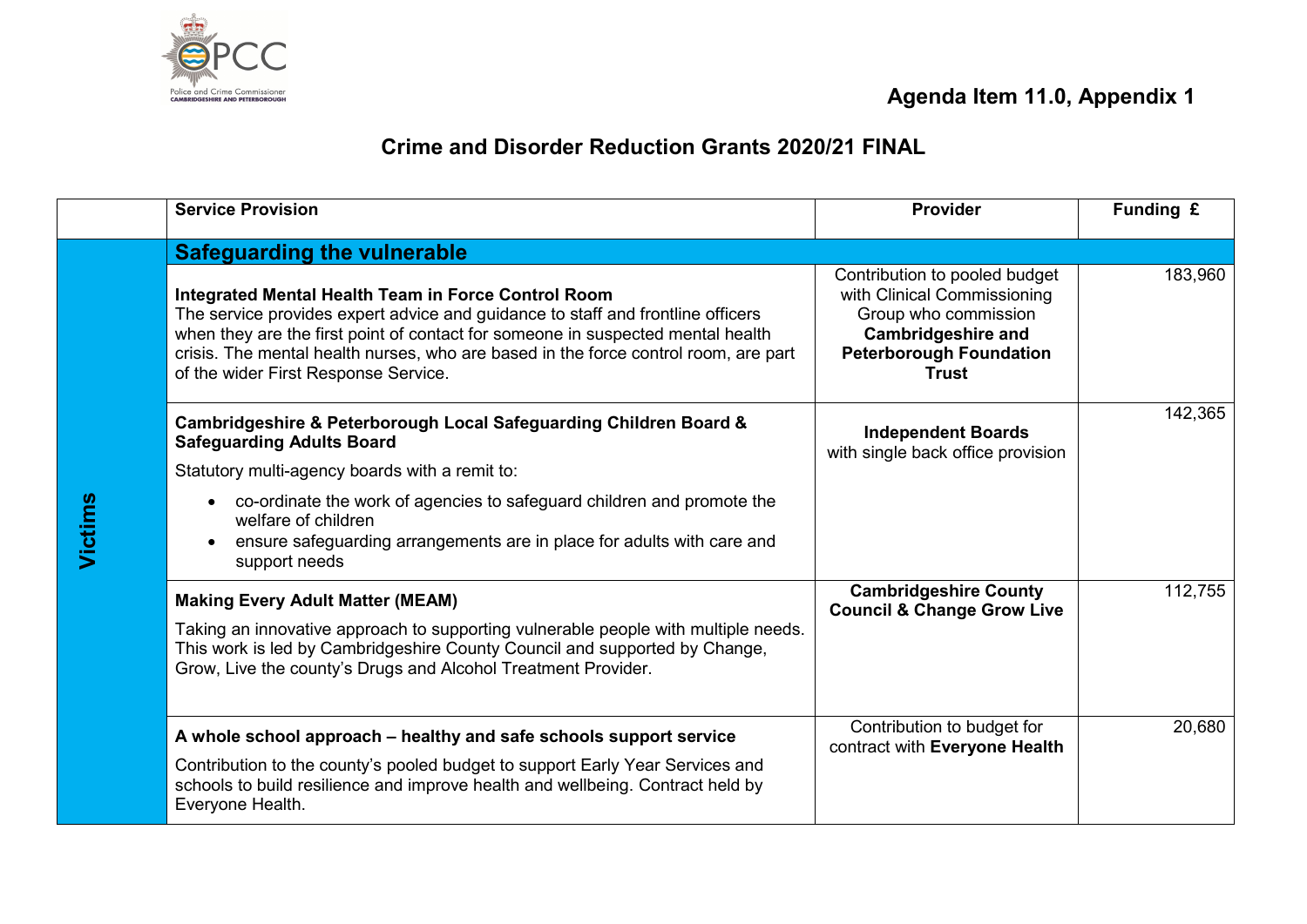

**Offenders**

**Offenders** 

| Supporting the recovery of the Criminal Justice System following Covid-19                                                                                                                                                                                                              | <b>Victim and Witness Hub</b>                                                                    | 90,000 |
|----------------------------------------------------------------------------------------------------------------------------------------------------------------------------------------------------------------------------------------------------------------------------------------|--------------------------------------------------------------------------------------------------|--------|
| The funds additional resources (for 18 months) within the county's Victim and<br>Witness Hub to support victims and witnesses to give their evidence through<br>liaising with courts and the Crown Prosecution Service to help ensure re-arranged<br>hearings and trials can go ahead. |                                                                                                  |        |
| Supporting young victims of crime<br>A contribution to therapeutic services for young victims of crime to enable them to<br>cope and recover.                                                                                                                                          | <b>Embrace - Child Victims of</b><br><b>Crime.</b> This is awarded as a<br>Victim Service Grant. | 10,000 |
| <b>Domestic Homicide Reviews Co-ordination</b><br>Multi agency funded arrangements to undertake reviews following the death of a<br>victim of domestic abuse. This awards also covers 2021/22.                                                                                         | <b>Cambridgeshire County</b><br>Council – acting as banker for<br>responsible authorities        | 7,500  |

| <b>Attacking criminality and reducing re-offending</b>                                                                                                                     |                                                |         |
|----------------------------------------------------------------------------------------------------------------------------------------------------------------------------|------------------------------------------------|---------|
| <b>Cambridgeshire Substance Misuse</b>                                                                                                                                     | Change, Grow, Live                             | 94,000  |
| This is a contribution to Cambridgeshire's pooled budget to fund drugs and alcohol<br>treatment and prevention. The contract is currently held by Change, Grow, Live.      |                                                |         |
| <b>Cambridgeshire &amp; Peterborough Youth Offending Services</b>                                                                                                          | <b>Cambridgeshire County</b><br><b>Council</b> | 127,000 |
| Contributions to statutory arrangements to enable the YOS to engage with young<br>people at risk of offending or re-offending to divert them away from such<br>behaviours. | <b>Peterborough City Council</b>               | 136,000 |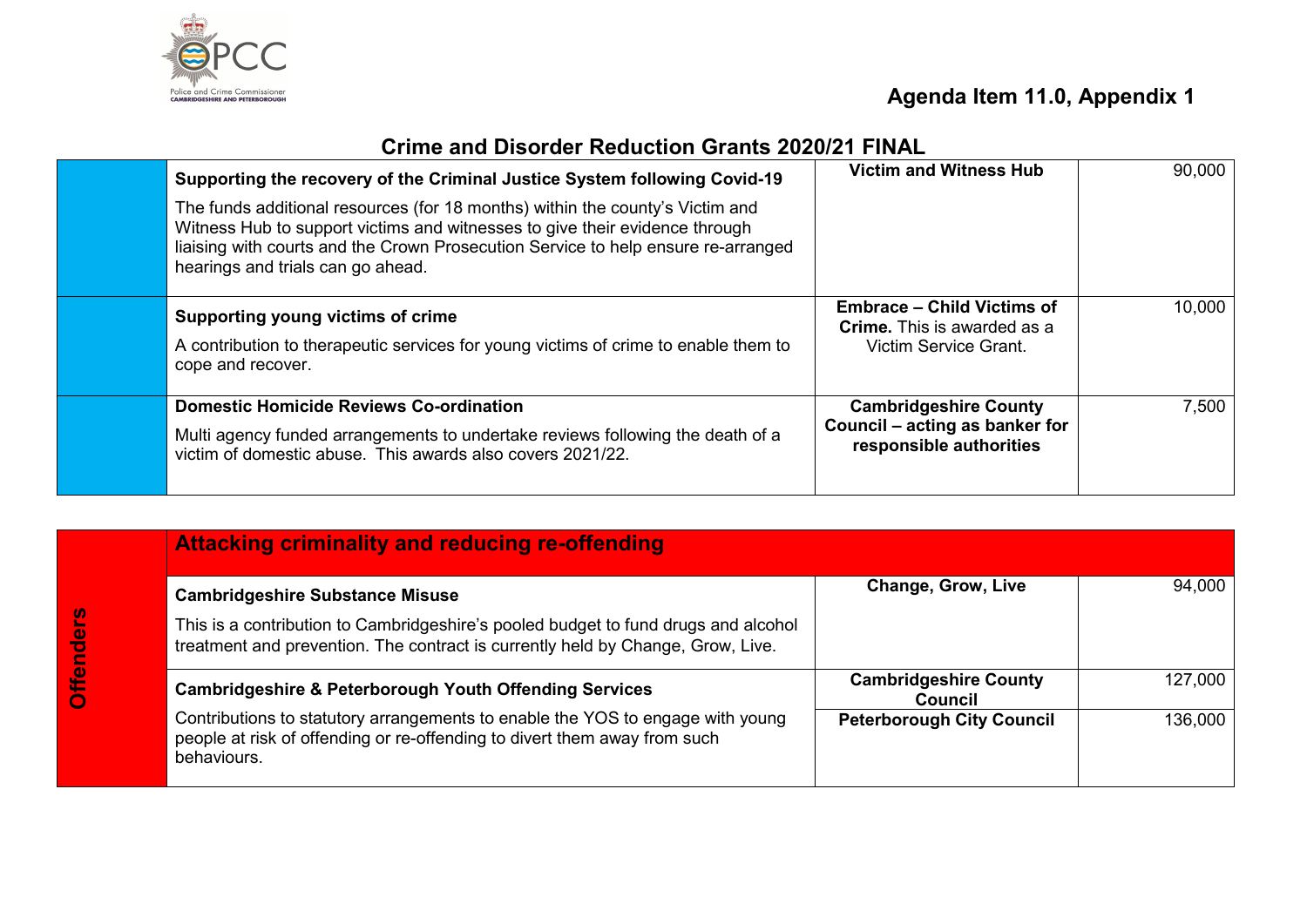

| Safe Team - Supporting vulnerable young people                                                                                                                                                                                                                                                                                                                   | <b>Cambridgeshire County</b><br><b>Council</b>                    | 340,000 |
|------------------------------------------------------------------------------------------------------------------------------------------------------------------------------------------------------------------------------------------------------------------------------------------------------------------------------------------------------------------|-------------------------------------------------------------------|---------|
| This is a contribution to the continued running of the countywide team of 'trusted'<br>professionals (part of the county's Youth Offending Service) who engage with<br>young people with complex needs and support them to remove themselves from<br>risky environments and lifestyles and therefore reduce the likelihood of them<br>getting involved in crime. |                                                                   |         |
| This comprises of two separate awards which span 2020/21 & 2021/22.                                                                                                                                                                                                                                                                                              |                                                                   |         |
| <b>Missing from home officers</b>                                                                                                                                                                                                                                                                                                                                | <b>Cambridgeshire Constabulary</b>                                | 100,000 |
| Dedicated staff who work in a co-ordinated manner across the county trying to<br>reduce the incidence of individuals going missing and to otherwise reduce their<br>demands on the system.                                                                                                                                                                       |                                                                   |         |
| <b>Multi-Agency Public Protection Agency (MAPPA)</b>                                                                                                                                                                                                                                                                                                             | <b>National Probation Service</b>                                 | 50,000  |
| Contribution to the partnership arrangements to manage and monitor high risk<br>offenders within the community.                                                                                                                                                                                                                                                  |                                                                   |         |
| Delivering a countywide offender strategy                                                                                                                                                                                                                                                                                                                        | <b>Sodexo</b>                                                     | 45,000  |
| Contributions to a range of partnership work (including evidence-based                                                                                                                                                                                                                                                                                           | <b>Cambridgeshire and</b>                                         | 10,000  |
| interventions) to support pathways out of re-offending.                                                                                                                                                                                                                                                                                                          | <b>Peterborough Homelessness</b><br><b>Prevention Trailblazer</b> | (55,00) |
| <b>Out of Court Disposal Officers</b>                                                                                                                                                                                                                                                                                                                            | <b>Cambridgeshire Constabulary</b>                                | 128,507 |
| Additional staff within the team to deal with an increased emphasis on these<br>pathways.                                                                                                                                                                                                                                                                        |                                                                   |         |
| Developing prevention capacity                                                                                                                                                                                                                                                                                                                                   | <b>Cambridgeshire Constabulary</b>                                | 50,599  |
| Additional resource to allow renewed focus on working preventively.                                                                                                                                                                                                                                                                                              |                                                                   |         |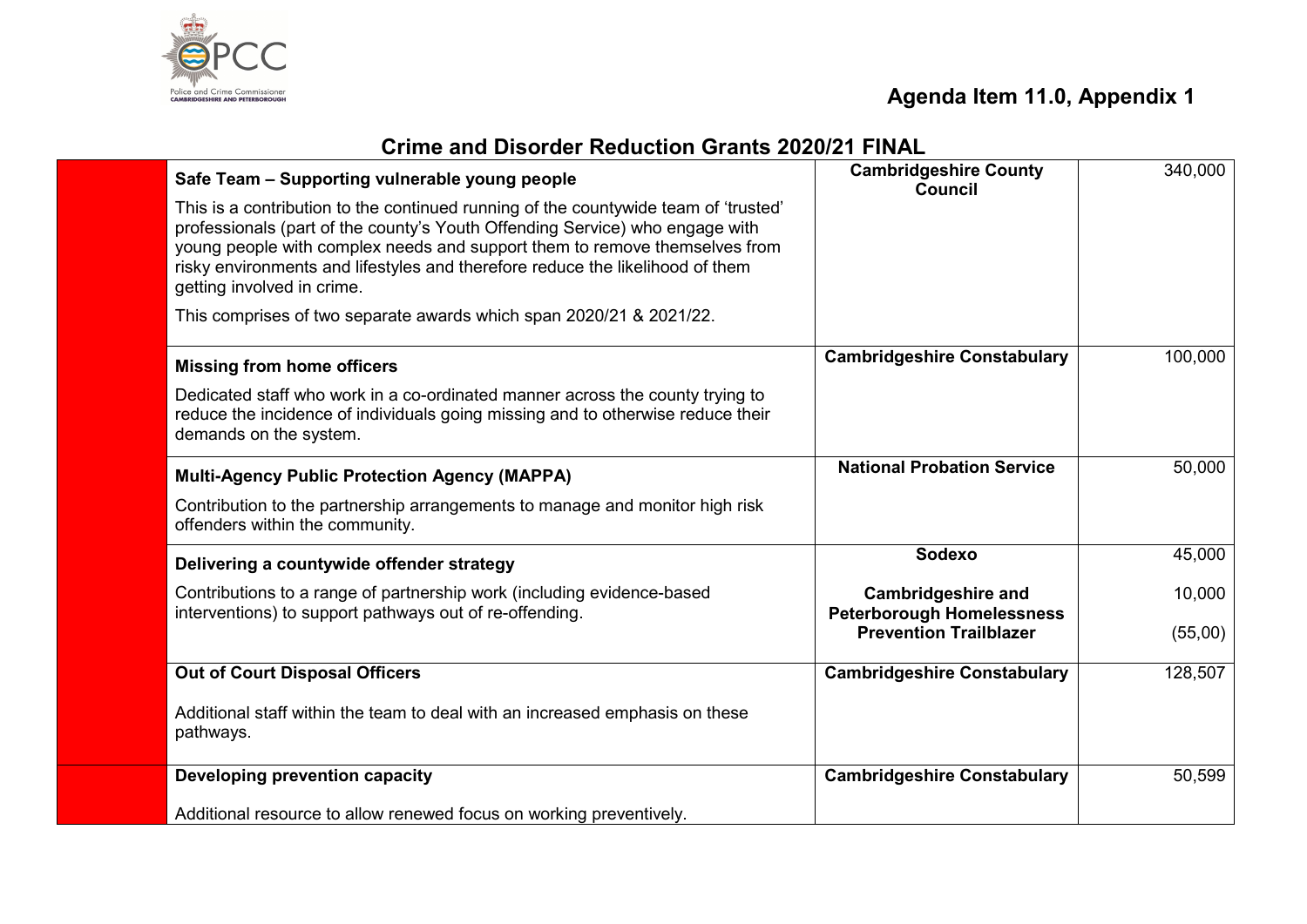

# **Agenda Item 11.0, Appendix 1**

|                           | Preventing crime and reassuring the public                                                                                                                                          |                                                                                   |            |  |
|---------------------------|-------------------------------------------------------------------------------------------------------------------------------------------------------------------------------------|-----------------------------------------------------------------------------------|------------|--|
| Communities               | Delivering the partnership matrix                                                                                                                                                   | <b>Community Safety</b><br><b>Partnerships</b>                                    | 140,650    |  |
|                           | Funding system-wide work to reduce crime and disorder through an early<br>intervention approach.                                                                                    | Fenland, Cambridge City, East<br><b>Cambs, South Cambs and</b><br>Huntingdonshire |            |  |
|                           | Developing a countywide community resilience approach<br>Contribution to a partnership resource to tackle scams and fraud.                                                          | <b>Cambridgeshire County</b><br><b>Council</b>                                    | 10,000     |  |
|                           | Tackling anti-social behaviour in Peterborough<br>A contribution towards a team tackling ASB within the city.                                                                       | <b>Peterborough Enforcement</b><br><b>Service</b>                                 | 32,000     |  |
|                           | <b>Tackling rural crime in Cambridgeshire</b><br>A contribution to local work to reduce crime in rural communities                                                                  | <b>Cambridgeshire Countryside</b><br><b>Watch</b>                                 | 12,000     |  |
|                           | <b>Developing Evidence Bases - Needs Assessments</b><br>Completion of the updated Victim and Offender Needs Assessment and thematic<br>work on Child/Adolescent to Parent Violence. | <b>Cambridgeshire County</b><br>Council                                           | 6,555      |  |
| <b>Total Grant Awards</b> |                                                                                                                                                                                     |                                                                                   | £1,849,571 |  |